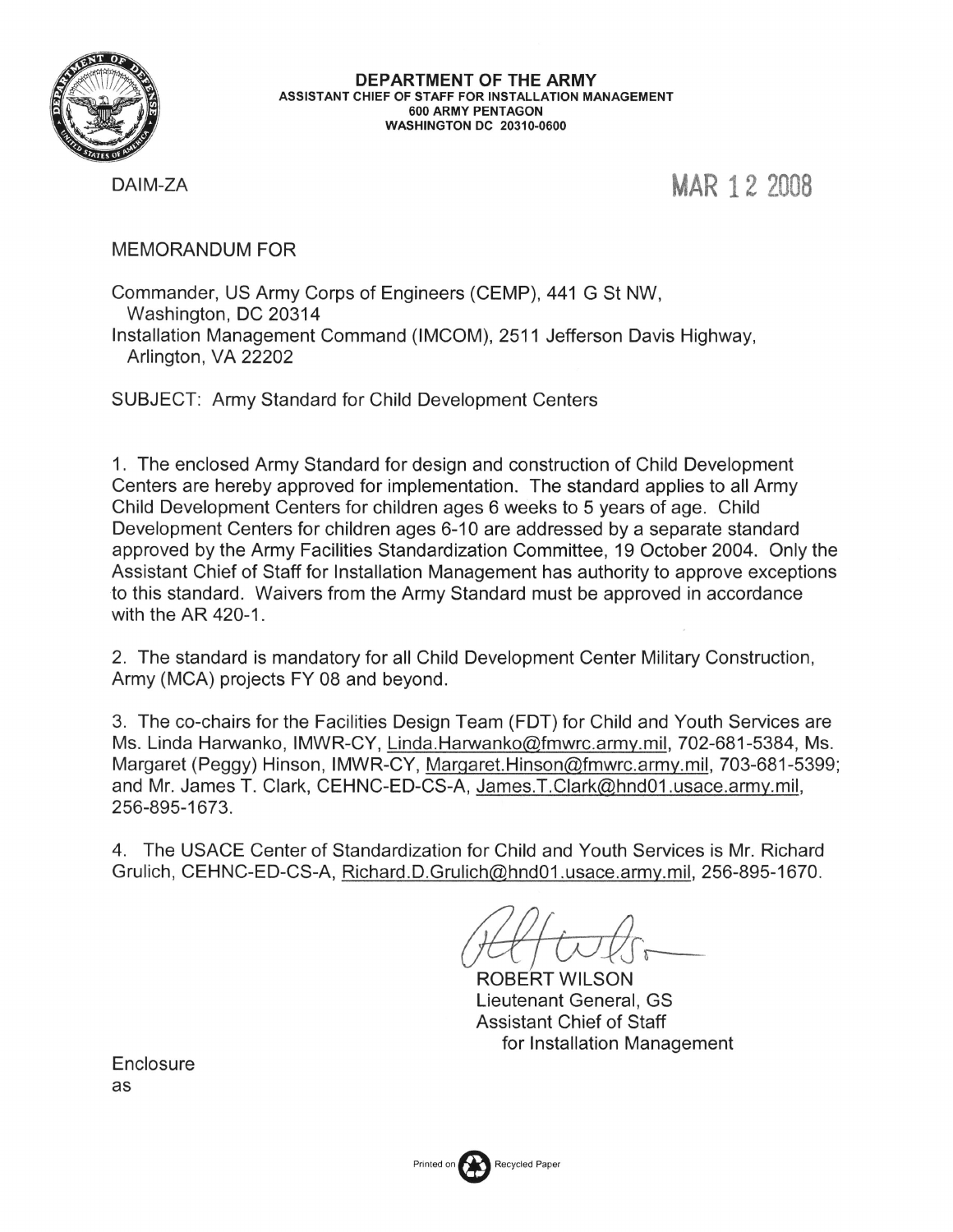## THE ARMY STANDARD FOR CHILD DEVELOPMENT CENTERS (FOR CHILDREN 6 WEEKS ‐ 5 YEARS)

(Reviewed Apr‐2021)

#### Description:

Child Development Centers are required by the Army to support readiness of families by reducing the conflict between military mission workforce requirements and parental responsibilities. There are several Military unique factors which impact on the need for child development centers to include: younger families with children away from extended families; large infant and toddler populations; variety ofshort and long program options needed; services required 10‐12 hours a day and evenings and weekends as needed. Availability of facilities, predictability of facility layout and design, and the consistency of facility standards across the Army and the Department of Defense have contributed to the Military child development programs being the model for the nation. The Army Standards define the mandatory components, functional capabilities and relationships, and features and characteristics of the facility. The Army Standards for Child Development Centers for children 6 weeks — 5 years of age are based on Army Baseline Standards, DOD requirements for certification and the National Association for the Education of Young Children requirementsfor accreditation.

# CATEGORY CODE DESCRIPTION 74017 Child Development Center — Under 6 Years of Age

Facilities covered in this standard are for the child development centers for children 6 weeks — 5 years of age with the following child capabilities:

- Small 126 child capacity
- Medium 232 child capacity
- Large 338 child capacity

### Applicability

- The Army Standard applies to Army facilities worldwide.
- The Army Standard is mandatory for all construction projects effective in FY08 and beyond.
- All geographic districts shall incorporate the mandatory design criteria described herein in close coordination with the USACE designated Center of Standardization (COS) for Child and Youth Services.
- All Child Development Center projects must be reviewed by the COS and IMCOM Center of Expertise to ensure conformance with the Army Standard.

#### Waivers:

- Only the Assistant Chief of Staff for Installation Management has authority to approve exceptions to the Army Standards.
- Waivers from the Army Standard must be requested in accordance with AR 420-1 and the Army Facilities Standardization Program Charter, latest edition.
- All waiver requests to the Army Standards require COS conflict resolution prior to submission by the Garrison Commander.

Ė,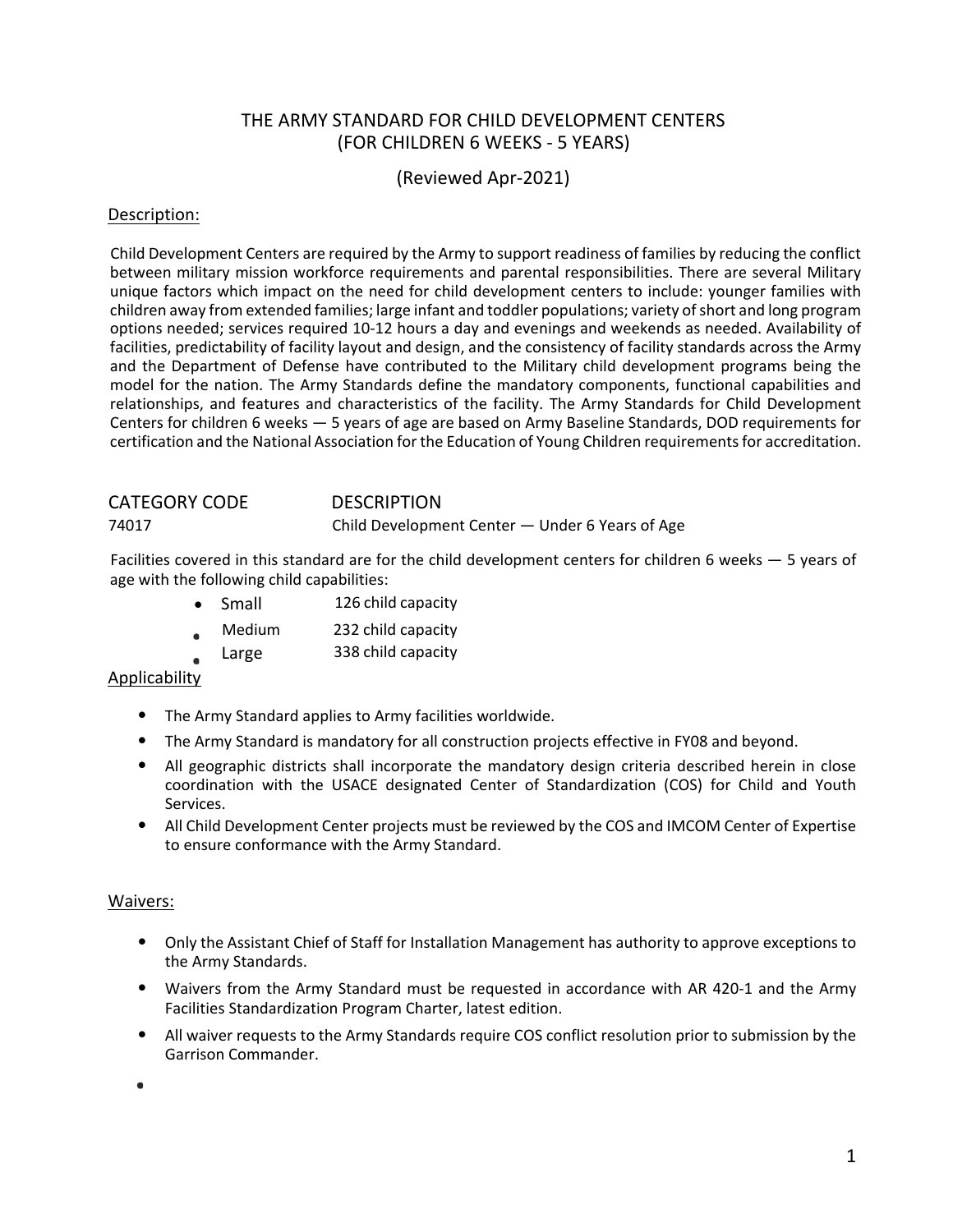- Garrison Army Standard waiver request submissions must be received in sufficient time to allow complete review by the Facility Design Team and development of recommendations or course of action for the AFSC to consider prior to implementation into project design.
- Late submissions and/or project delays are NOT sufficient stand‐alone justification for accelerated review or other dispensation for not meeting the Army Standard contained herein.

| Item                                            | <b>Mandatory Criteria</b>                                                                                                                                                                                                                                                                                                                                                                                                                                                                                                                                                                                                                                        |
|-------------------------------------------------|------------------------------------------------------------------------------------------------------------------------------------------------------------------------------------------------------------------------------------------------------------------------------------------------------------------------------------------------------------------------------------------------------------------------------------------------------------------------------------------------------------------------------------------------------------------------------------------------------------------------------------------------------------------|
| <b>Central Counter/Reception</b><br><b>Desk</b> | Must have central counter for clerk to view / observe the flow of<br>children, parents and visitors. Reception counter to be two tiered<br>with no sharp edges. The lower level to be 30" above the finished<br>floor (AFF) and the upper level at 42" AFF. Provide communication<br>and data connectivity to include access control and central intercom<br>system. The configuration and functional relationship between the<br>main entry and the reception counter / desk must be maintained<br>for access control.                                                                                                                                          |
| <b>Isolation Area</b>                           | Must have a small space designated behind the reception desk to<br>serve as a rest area for sick children. Area to be sized to<br>accommodate a cot or crib and lockable area for storage of first aid<br>supplies. Space is immediately adjacent to the reception area.<br>Receptionist must be in the direct line of site of this area.<br>Immediate access to bathroom facility must be provided for ill<br>child. Locate a single occupant child height ADA compliant toilet (1<br>5" to the toilet rim) and sink (20" AFF) immediately adjacent to the<br>isolation area. Self-priming floor drain required to prevent sewer<br>gases from occupying space. |
| Patron/Visitor Waiting Area<br>(Lobby)          | Must have a waiting area for parents and visitors adjacent to the<br>central counter / reception desk. The configuration and functional<br>relationships between the main entry, reception counter and<br>public toilet shall be maintained since visual control of these areas<br>is required.                                                                                                                                                                                                                                                                                                                                                                  |
| Car Seat / Stroller Storage Area                | Must provide an area for patrons to leave car seats and strollers in<br>an area directly accessible from the corridor and waiting area.<br>Space to include shelving for car seats and open space to park<br>strollers.                                                                                                                                                                                                                                                                                                                                                                                                                                          |
| <b>Public Toilets</b>                           | Handicapped accessible public toilet(s) for parents and visitors shall<br>be located within view of the reception area. For medium and large<br>facilities, a minimum of two (2) separate public toilets are required.<br>For small facilities, one (1) unisex toilet is required.                                                                                                                                                                                                                                                                                                                                                                               |

## THE ARMY STANDARD FOR CHILD DEVELOPMENT CENTERS (FOR CHILDREN 6 WEEKS ‐ 5 YEARS OF AGE)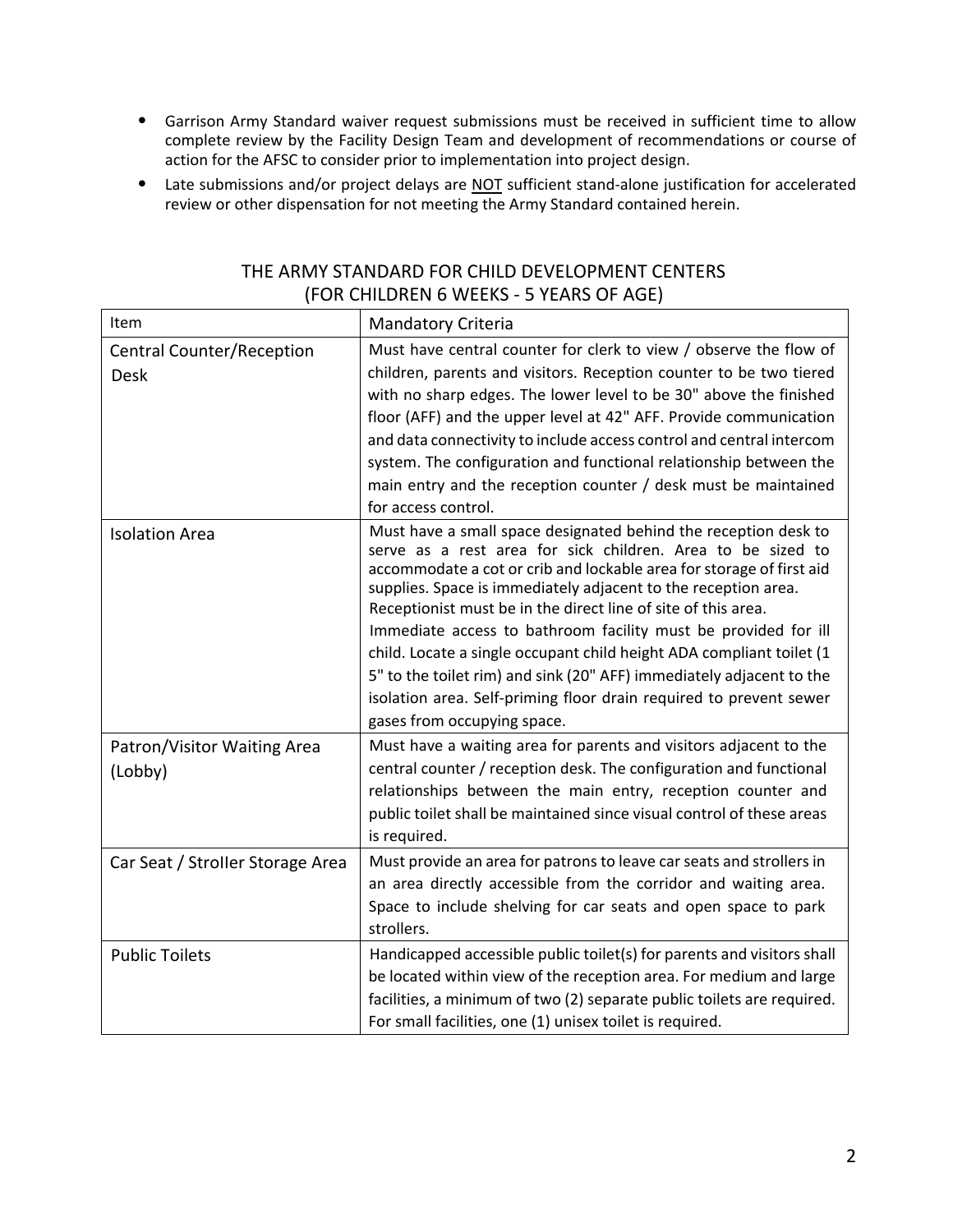| Administrative<br>Offices/Workstations | At a minimum, must provide a private office for the Director and<br>Assistant Director(s). All other administrative staff to be provided<br>with workstations. The Director's office to be adjacent to the<br>reception counter / patron waiting area and accessible to parents<br>and visitors. Provide communication and data connectivity. |
|----------------------------------------|-----------------------------------------------------------------------------------------------------------------------------------------------------------------------------------------------------------------------------------------------------------------------------------------------------------------------------------------------|
|                                        |                                                                                                                                                                                                                                                                                                                                               |
|                                        |                                                                                                                                                                                                                                                                                                                                               |
|                                        |                                                                                                                                                                                                                                                                                                                                               |

| <b>Item</b>                                            | <b>Mandatory Criteria</b>                                                                                                                                                                                                                                                                                                                                                                                                                                                                                                                                                                                                                                     |
|--------------------------------------------------------|---------------------------------------------------------------------------------------------------------------------------------------------------------------------------------------------------------------------------------------------------------------------------------------------------------------------------------------------------------------------------------------------------------------------------------------------------------------------------------------------------------------------------------------------------------------------------------------------------------------------------------------------------------------|
| <b>Staff Lounge</b>                                    | Must be provided in all child development centers. Allow adequate<br>space for comfortable seating along with table / chairs for 25% of<br>the staff. Provide a solid surface countertop with integral backsplash<br>and single compartment sink / faucet. Provide GFCI electrical outlets<br>above the counter for microwave and other appliances. Provide<br>space for refrigerator and vending machine along with electrical<br>outlets and water line to support ice making capability in freezer.<br>Full height lockers for administrative and kitchen staff secured to the<br>wall are to be provided. Provide communication and data<br>connectivity. |
| <b>Training Room</b>                                   | Must provide a training room to include a minimum of two<br>workstation(s) for the Training and Curriculum Specialist (TACS).<br>Provide electrical outlets, data ports and phone lines for these<br>workstations. Include a work counter / surface to accommodate up<br>to three (3) computers to facilitate training / distance learning by<br>direct care staff. Provide communication and data connectivity.                                                                                                                                                                                                                                              |
| <b>Staff Toilets</b>                                   | Must provide staff toilets separate from the public toilets. One<br>water closet for every 15 employees scheduled to be in the facility<br>at any one time. Locate staff toilets near the children's activity<br>rooms.                                                                                                                                                                                                                                                                                                                                                                                                                                       |
| Central Storage and Interior<br><b>Storage Closets</b> | Must provide a central storage room near the administrative office<br>and interior storage closets for storage of program materials.                                                                                                                                                                                                                                                                                                                                                                                                                                                                                                                          |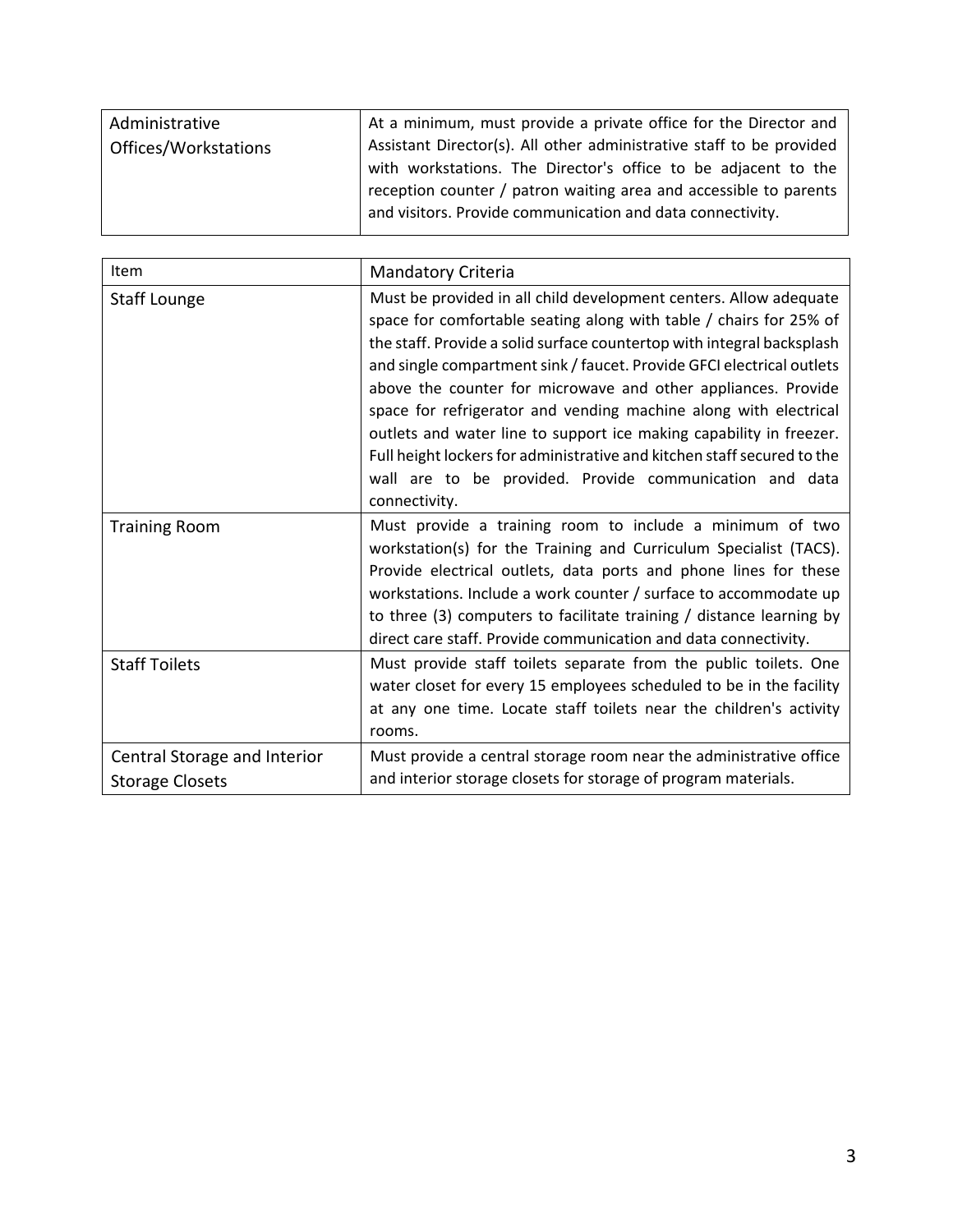| Must provide infant / pre-toddler / toddler activity rooms to<br>accommodate up to 14 children at 35 sq ft of useable space per<br>child. Space dual functions for eating and sleeping.                                                                                                                          |
|------------------------------------------------------------------------------------------------------------------------------------------------------------------------------------------------------------------------------------------------------------------------------------------------------------------|
| A sign-in desk to be located immediately inside the entrance to the<br>room. Provide communication and data connectivity and intercom<br>phone connection. Storage for direct care staffs coats and lockable<br>storage for personal items (e.g. handbags) above the sign-in desk is<br>required.                |
| Built in diaper changing station with sink and a 6" lip to prevent<br>infant from rolling off the table along with an unbreakable mirror<br>installed along the back wall is required. Goose neck faucet and<br>wrist blade handles required at sink. Provide an exhaust fan at<br>each diaper changing station. |
| Must provide a solid surface food preparation / art counter with<br>upper and lower cabinets with 2 separate sinks. Provide space and<br>electrical outlet for under-the-counter refrigerator.                                                                                                                   |
| Room must have an exterior door to accommodate the evacuation<br>of cribs. Door to open at least 110 degrees in the direction of exit<br>travel to ease evacuation.                                                                                                                                              |
| Two (2) pediatric toilets (10" to the rim) with floor drain. Toilets<br>are to be separated with a toilet partition. Toilets shall not be<br>provided with automatic flush valve. Provide an exhaust vent<br>located within the wall directly behind the toilet area                                             |
| Two (2) wall hung child size sinks (1 '5" AFF) for hand washing must                                                                                                                                                                                                                                             |
| be provided. Wall hung unbreakable safety mirror to be laced<br>above each sink. Sinks to be opposite toilets.                                                                                                                                                                                                   |
|                                                                                                                                                                                                                                                                                                                  |
| One (1) separate drinking fountain with guarded stream drinking<br>head to be provided in each activity room $-1$ '5" AFF.                                                                                                                                                                                       |
| Fourteen (14) cubbies to be provided for storage of children's<br>belongings.                                                                                                                                                                                                                                    |
|                                                                                                                                                                                                                                                                                                                  |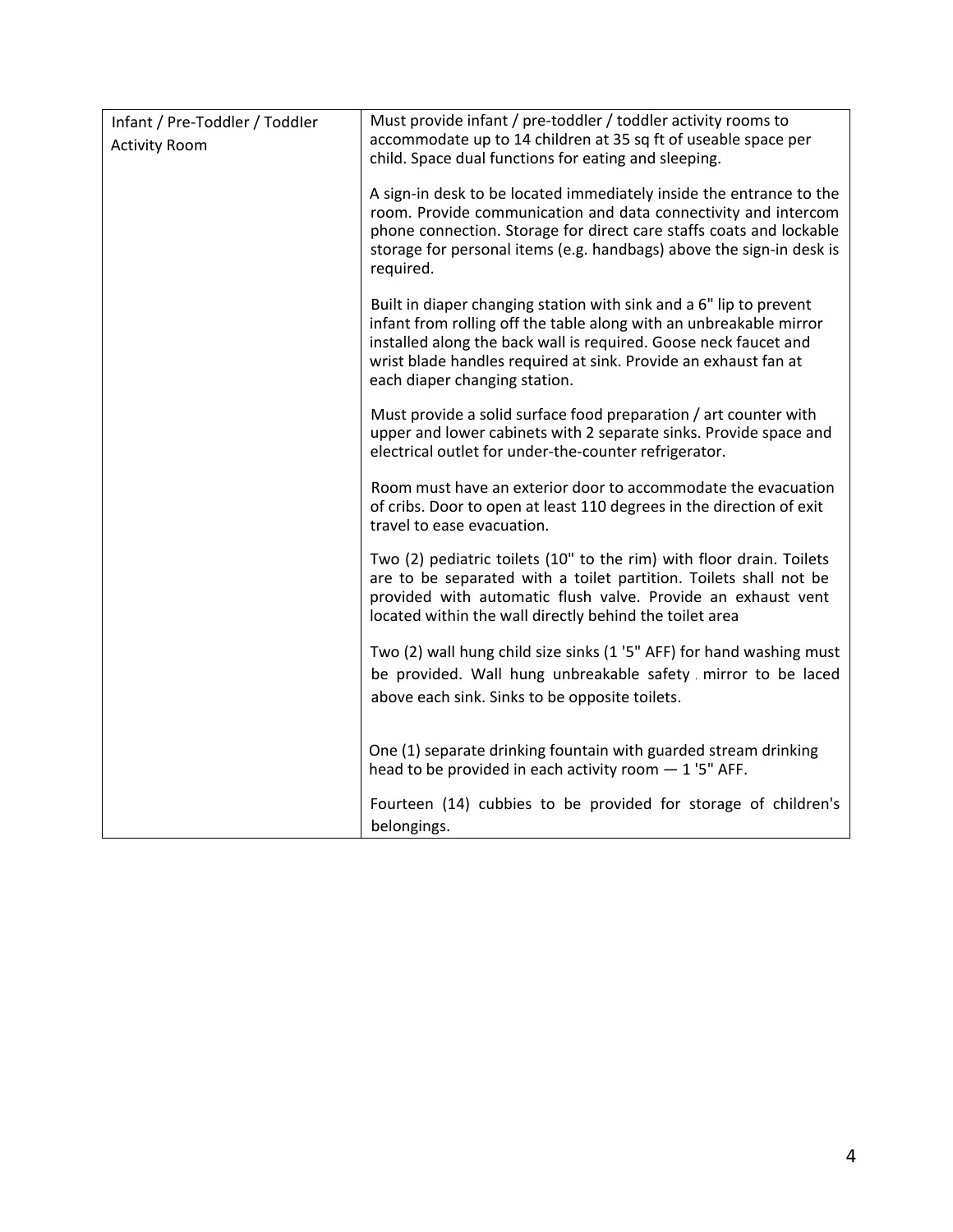| Item                                                         | <b>Mandatory Criteria</b>                                                                                                                                                                                                                                                                                                                                                                           |
|--------------------------------------------------------------|-----------------------------------------------------------------------------------------------------------------------------------------------------------------------------------------------------------------------------------------------------------------------------------------------------------------------------------------------------------------------------------------------------|
| Infant Buggy Storage Area(s)                                 | Must provide open area(s) designed for a place to store<br>"byebye" buggies for infants. Buggies<br>the<br>are<br>approximately 76" X 26". Storage area(s) to be in close<br>proximity of the infant room(s). One (1) buggy for every<br>2 infant/pre-toddler / toddler classrooms to be provided.<br>Each buggy storage to accommodate 2 buggies.                                                  |
| Preschool / Prekindergarten /<br>Kindergarten Activity Rooms | The preschool / pre-kindergarten / kindergarten room<br>has space provided to accommodate up to 24 children.<br>This activity room provides 35 square feet of useable<br>program space per child. Activity space dual functions for<br>eating and sleeping.                                                                                                                                         |
|                                                              | A sign-in desk to be located immediately inside the<br>entrance to the room. Provide communication and data<br>connectivity and intercom phone connection. Storage for<br>direct care staff's coats and lockable storage for personal<br>items (e.g. handbags) above the sign-in desk is required.                                                                                                  |
|                                                              | Must provide a solid surface food preparation / art<br>counter with upper and lower cabinets with 2 separate<br>sinks. Provide space and electrical outlet for under-the-<br>counter refrigerator.                                                                                                                                                                                                  |
|                                                              | Two (2) pediatric toilets (13" to the rim) with floor drain<br>to be provided. Toilets shall not be provided with<br>automatic flush valve. Child toilet area for this age group<br>must meet ADA requirement. Provide an exhaust vent<br>located within the wall directly behind the toilet area.                                                                                                  |
|                                                              | Two (2) wall hung child size sinks (1 '8" AFF) for hand<br>washing must be provided opposite the toilet stalls. Wall<br>hung unbreakable safety mirror to be placed above each<br>sink. Access area to be plumed in for hot / cold water in<br>half wall opposite children's sinks for potential future<br>need of diaper changing table (e.g. special needs<br>children). Cover with access panel. |
|                                                              | One (1) separate drinking fountain with guarded stream<br>drinking head to be provided in each activity room $-1$ '8"<br>AFF.                                                                                                                                                                                                                                                                       |
|                                                              | Twenty-four (24) cubbies to be provided for the Preschool<br>/ Pre-Kindergarten / Kindergarten Room.                                                                                                                                                                                                                                                                                                |
|                                                              | Provide for two (2) additional electrical outlets to<br>accommodate children's computer workstations in each<br>activity room.                                                                                                                                                                                                                                                                      |
|                                                              | Each activity room will have a direct exit to the outdoors<br>for play and emergency exit. Doors will swing in the<br>direction of exit travel.                                                                                                                                                                                                                                                     |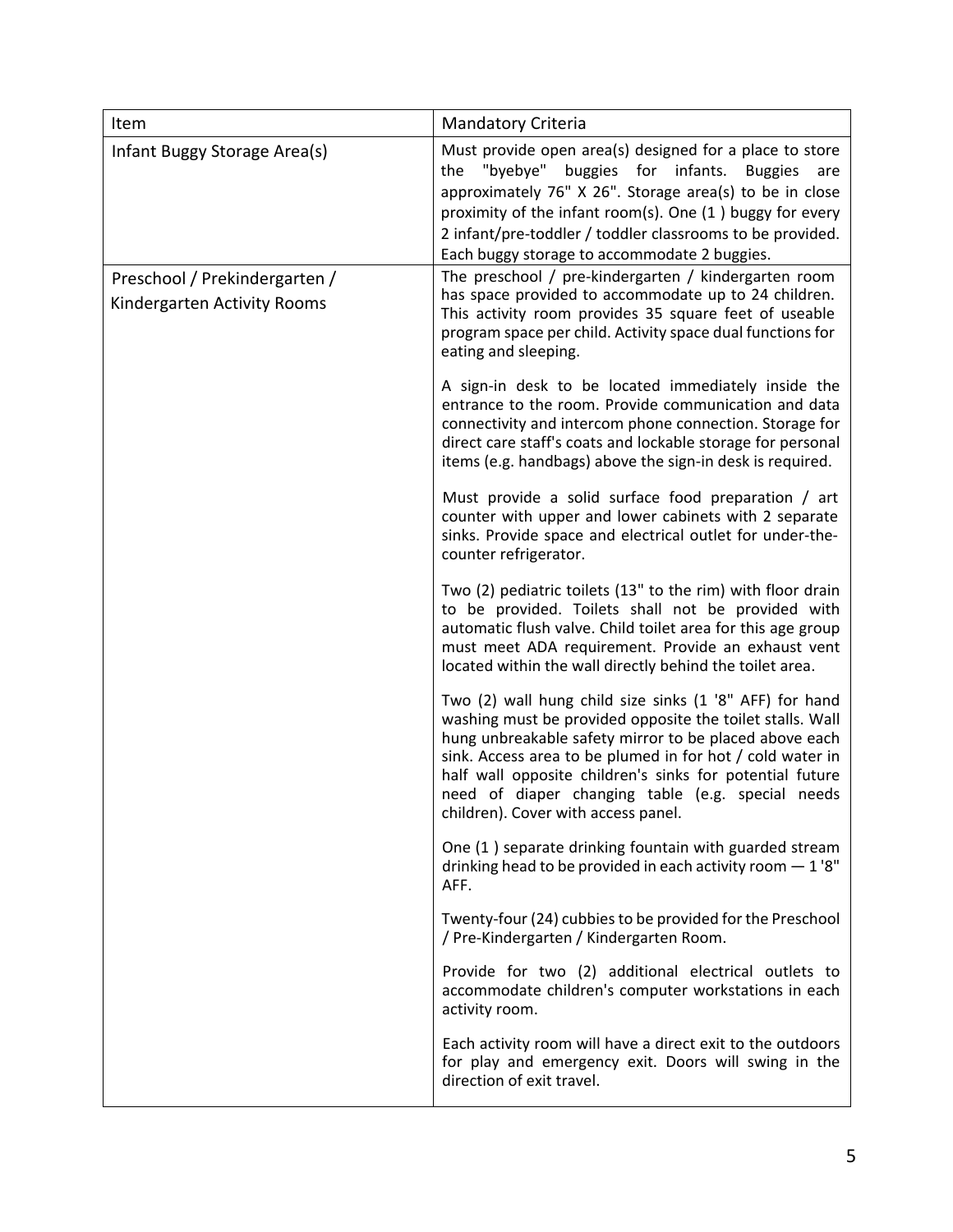| Item                                    | <b>Mandatory Criteria</b>                                                                                                                                                                                                                                                                                                                                                                                                                                                                                                                                                                                                                                                                  |
|-----------------------------------------|--------------------------------------------------------------------------------------------------------------------------------------------------------------------------------------------------------------------------------------------------------------------------------------------------------------------------------------------------------------------------------------------------------------------------------------------------------------------------------------------------------------------------------------------------------------------------------------------------------------------------------------------------------------------------------------------|
| <b>Active Playroom</b>                  | An indoor play area for children to utilize during inclement weather<br>/ temperature extremes. Space is sized for up to 24 children at a<br>minimum of 45 sq. ft. per child. Provide for a seamless, flexible,<br>shock absorbing flooring that can withstand trikes, skates, ball play,<br>etc. Cased opening with area for pediatric toilet (13" to the rim) with<br>toilet partition and sink (1 '8" AFF) off the active playroom. Direct<br>access to storage for supplies and equipment needed in this space.<br>Exit door to swing in the direction of exit travel.                                                                                                                 |
| <b>Outreach/Transition Care</b><br>Room | Accommodates children on a short-term occasional basis such as for<br>Family Readiness Groups (FRG), Deployment Support, Reunion Care,<br>Respite Care, in-processing of soldiers, etc. Room size / mandatory<br>features are the same as the Preschool / Pre-Kindergarten /<br>Kindergarten activity room. Diaper changing station to be installed<br>in this room. Toilets are sized 10" and 13" to the rim; sinks are sized<br>1'5" and 1 '8" AFF to accommodate the varying ages of children<br>Infants-Kindergarten.                                                                                                                                                                  |
| Commercial Grade Kitchen                | Must provide a commercial grade kitchen. Locate the kitchen on an<br>exterior wall adjacent to the service area with a direct service<br>entrance. Kitchen door to swing out into the corridor for easy exit<br>with food. Door to be provided with locking mechanism. Exterior<br>door from the kitchen leading to the service entrance shall be<br>equipped with an air curtain.<br>Kitchen must include a dry storage area with shelving.<br>Provide communication and data connectivity and intercom phone<br>connection to support communication with the front desk and<br>placing food orders on-line.                                                                              |
| Janitorial Closet                       | A janitorial closet is required and equipped with a low mop sink, a<br>place to store janitor's equipment and cleaning supplies, and a rack<br>to promote hanging/air drying of mops. Door must have a locking<br>mechanism and be designed to swing out into the corridor 180<br>degrees to prevent impeding on emergency egress.                                                                                                                                                                                                                                                                                                                                                         |
| Laundry Room                            | Must provide separate space for heavy duty commercial laundry<br>equipment - washer(s) and dryer(s). Allocation is as follows:<br>* Small CDC - 2 washers and 2 dryers<br>Medium and Large CDC $-$ 3 washers and 3 dryers<br>Dryer vent shall be individually and directly vented directly to the<br>outside. Laundry room to be secured with locking mechanism.<br>Locate laundry room on an exterior wall to allow for horizontal<br>venting of the dryers. Provide for a laundry tub and self-priming<br>floor drain to prevent sewer gases from filtering into the facility.<br>Provide counter for folding clothes with upper and lower cabinets<br>for storage of laundry materials. |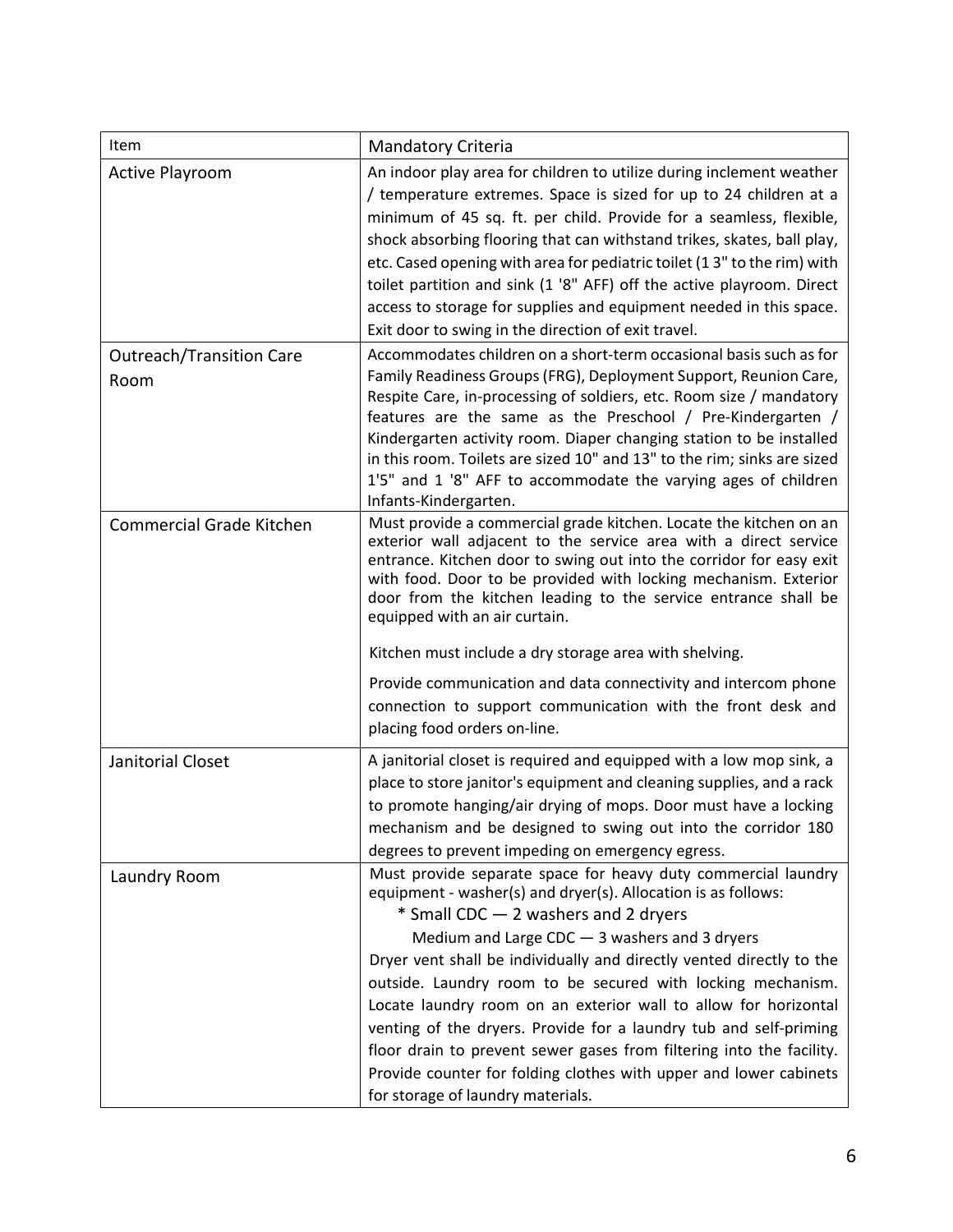| <b>Vision Panels</b> | All doors, except adult toilets, must have a vision panel. Vision      |
|----------------------|------------------------------------------------------------------------|
|                      | panels in doors to be a minimum of half-height glass and shall be      |
|                      | provided with a12" wide side-lite. Vision panels must also be          |
|                      | provided in corridor walls and shall extend from normal $6'8'' - 7'$ - |
|                      | 0" height to 54 "above the finished floor. Vision angels are internal  |
|                      | to visual monitoring and provide an additional risk prevention         |
|                      | measure. Tempered glass shall be utilized.                             |

| Item                                                                             | Mandatory Criteria                                                                                                                                                                                                                                                                                                                                                                                                                                              |
|----------------------------------------------------------------------------------|-----------------------------------------------------------------------------------------------------------------------------------------------------------------------------------------------------------------------------------------------------------------------------------------------------------------------------------------------------------------------------------------------------------------------------------------------------------------|
| <b>View Windows</b>                                                              | View windows are required to provide children the opportunity to<br>look out of or into the activity room. View window shall extend from<br>normal 6'8" -7'0" height to within 18" or 24" above the finished<br>floor. Safety glass shall be provided as required. All doors into<br>activity room shall be provided with a 12" wide side lite (safety<br>glass). Side lites shall extend the height of the door.                                               |
| <b>Exterior Windows</b>                                                          | Exterior windows shall meet the UFC 4-010-01 requirements for<br>ATFP. Windows to open from top only. Individual windows shall be<br>single hung with only the top portion operable. All windows to be<br>screened. Windows to be low enough to enable children to look<br>outside (18"-20" AFF). Window stools to be flush with the walls<br>and/or radiused so there are no sharp edges.                                                                      |
| Intercom System                                                                  | Must have a two-way intercom system capable of allowing program<br>staff to communicate with the main reception desk and other areas<br>of the building. Main reception desk to have capability to contact any<br>and all rooms with the exception of the mechanical, communication,<br>electrical, storage, and camera equipment room. System to enable<br>front desk staff to contact rooms individually or all rooms<br>simultaneously via handheld handset. |
| <b>Intrusion Alarm</b>                                                           | An audible warning device shall be provided at each exterior corridor<br>door leading to an unfenced area with the exception of the main<br>entry and kitchen. The audible device shall have a different sound<br>from the fire alarm system. Alarm must be capable of being heard at<br>the reception desk.                                                                                                                                                    |
| <b>Video Monitoring Security</b><br>System / Closed Circuit<br>Television (CCTV) | Must have video monitoring system to deter and reduce the risk of<br>child abuse and protect staff from unwarranted allegations of<br>abuse. Conduits, power, and cabling are to be installed as indicated<br>on the standard design.                                                                                                                                                                                                                           |
| Camera Equipment Room                                                            | Separate room or area will be provided store the equipment racks<br>for the video monitoring security system. Racks are approximately<br>48"W x 30"D x 84" H. Special consideration for heat buildup is<br>required. Targeted temperature is 70 degrees F. Maximum<br>temperature is 85 degrees F.                                                                                                                                                              |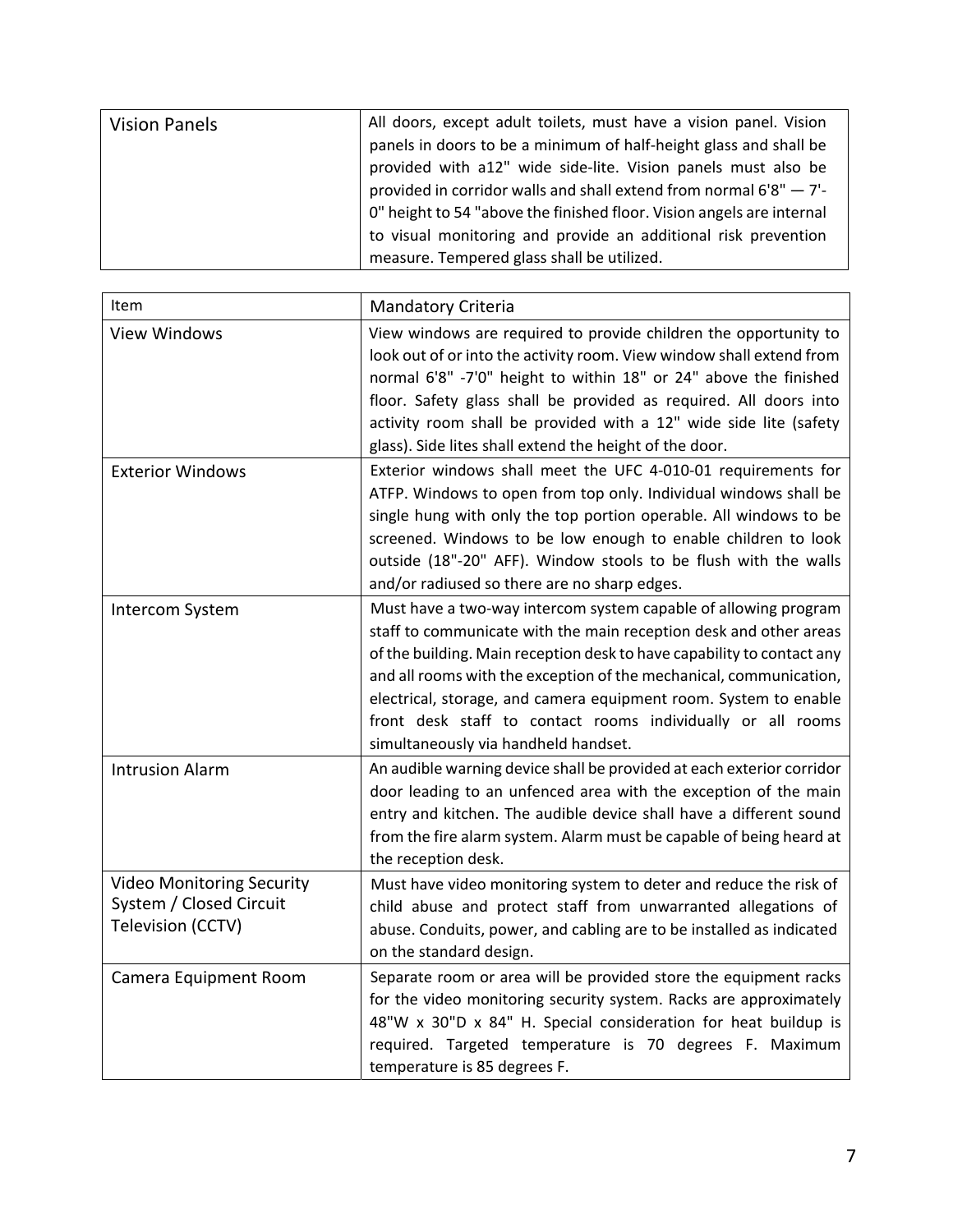| Playground I Outdoor Play<br>Areas | Products Safety Commission (CPSC) Handbook for Public<br>Playground Safety, the American Society for Testing Materials<br>(ASTM) F-1487-93 and meet ADA guidelines for playgrounds<br>(www.access-board.qov). Specific play areas shall be defined by<br>several elements. Elements include circulation paths, open play<br>areas/natural turf, age appropriate equipment, play structures,<br>attenuation material for use zones, and fencing. Shade in the<br>outdoor play areas is a requirement for certification. |
|------------------------------------|------------------------------------------------------------------------------------------------------------------------------------------------------------------------------------------------------------------------------------------------------------------------------------------------------------------------------------------------------------------------------------------------------------------------------------------------------------------------------------------------------------------------|
|                                    | A playground safety surface shall be provided throughout all use<br>zones and under all play equipment.                                                                                                                                                                                                                                                                                                                                                                                                                |
|                                    | Trike paths are a requirement and dual function as an evacuation<br>route, as well as, a play element. Refer to ADA Guidelines for widths<br>of pathways for egress.                                                                                                                                                                                                                                                                                                                                                   |
|                                    | Outdoor Play Area must be fenced. Fencing will have gates between<br>the play areas. Exit gate to be provided with adult controlled<br>securing device to allow access for emergency and maintenance<br>vehicles as well as egress from building to a safe, open area.                                                                                                                                                                                                                                                 |
|                                    | Hose bibs, 18" above finished grade, are required in each age group<br>play space and must be of the frost/freeze protective type with<br>removable cut off handles with integral vacuum breakers.                                                                                                                                                                                                                                                                                                                     |
|                                    | Poisonous plants, plants with thorns, and fruit bearing plants are not<br>permitted in the outdoor play areas. Reference: A Field Guide to<br>Venomous Animals and Poisonous Plants (1994) by Steven Foster<br>and Roger Caras.                                                                                                                                                                                                                                                                                        |

| Item                          | Mandatory Criteria                                                                                                                                                                                                                                                                                                                                                                                                           |
|-------------------------------|------------------------------------------------------------------------------------------------------------------------------------------------------------------------------------------------------------------------------------------------------------------------------------------------------------------------------------------------------------------------------------------------------------------------------|
| <b>Exterior Storage Rooms</b> | Must provide secured storage rooms to support the outdoor activity<br>areas. Exterior storage rooms must be an integral part of the facility<br>vs. non-permanent structures around the playground.                                                                                                                                                                                                                          |
| Parking                       | Parking for patrons and staff is required. Parking Allocation: 1<br>parking space per each full-time staff; 1 per every 4 patrons. Must<br>provide a sidewalk that leads from the car directly to the front entry<br>without crossing traffic lanes. Crosswalks are allowed but must be<br>limited in their use. School buses to deliver and pick up children<br>curbside on sidewalk that leads directly into the facility. |
| <b>Exterior Lighting</b>      | Exterior lighting systems provided for parking areas, sidewalks,<br>service yards, service drives, building entrances and perimeter.                                                                                                                                                                                                                                                                                         |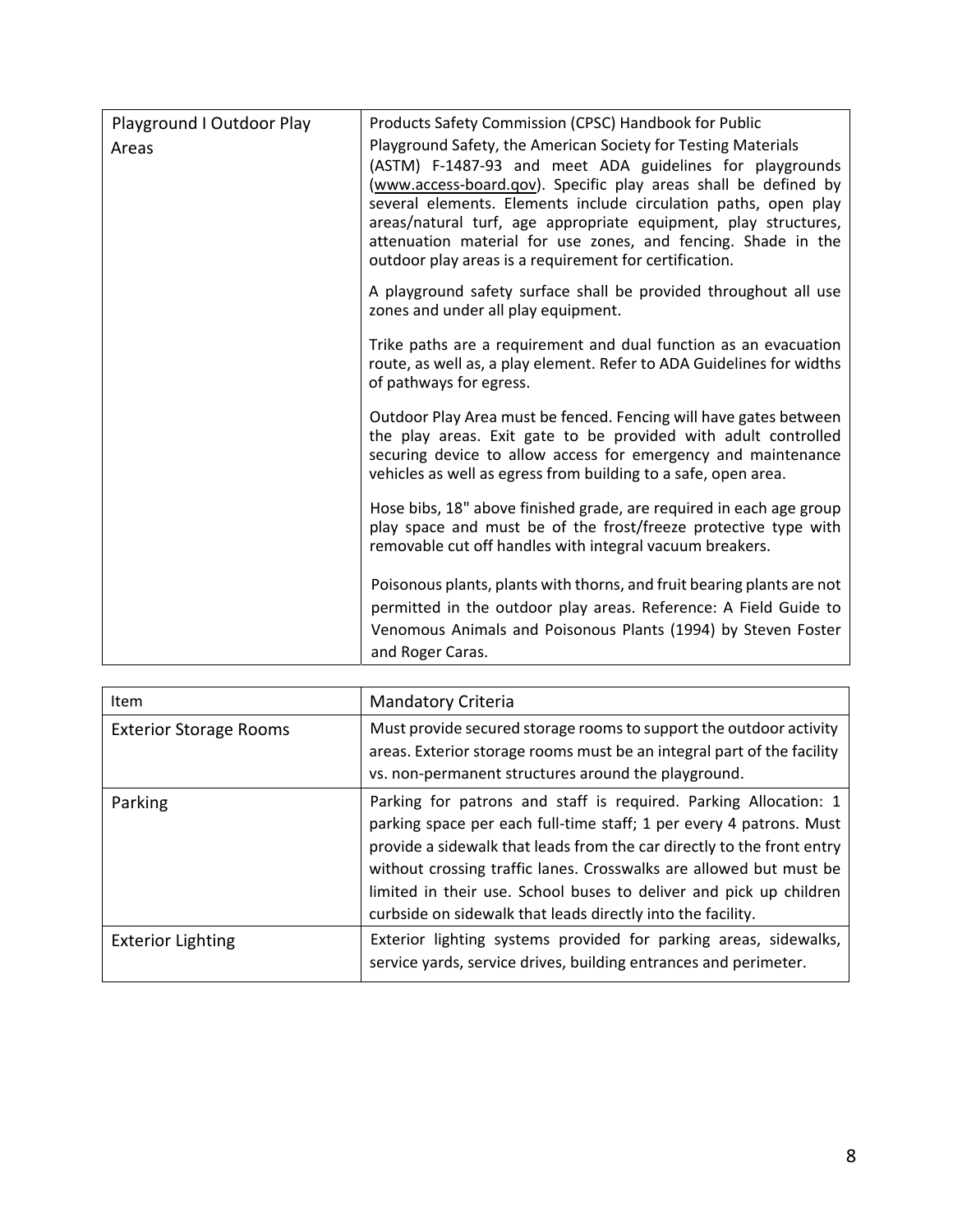| <b>Vehicular Circulation/Service</b> | Must provide site entrances, exits, service drives and special        |
|--------------------------------------|-----------------------------------------------------------------------|
| Road/Drives                          | circulation areas sized to accommodate the largest vehicle that uses  |
|                                      | the area. Service road/drive must be provided on the side of the      |
|                                      | building adjacent to the mechanical room, providing vehicular         |
|                                      | access to the kitchen service entry, mechanical yard, electrical room |
|                                      | and storage room. All vehicular pathways must be kept away from       |
|                                      | children and pedestrian pathways and outdoor play areas.              |

| Item                                                                          | <b>Mandatory Criteria</b>                                                                                                                                                                                                                                                                                                                              |
|-------------------------------------------------------------------------------|--------------------------------------------------------------------------------------------------------------------------------------------------------------------------------------------------------------------------------------------------------------------------------------------------------------------------------------------------------|
| <b>Controlled Entry Access</b>                                                | A buzzer security system, with manual override, must be installed to<br>facilitate entry into the facility.                                                                                                                                                                                                                                            |
| <b>Communication Room</b>                                                     | Provide separate room for communication sized to meet the<br>minimum DOIM requirement for electrical boxes and connections.                                                                                                                                                                                                                            |
| <b>CATV</b> (Cable Television)                                                | Provide empty boxes and conduits for 1 CATV in the staff lounge.                                                                                                                                                                                                                                                                                       |
| <b>HVAC</b>                                                                   | HVAC units will provide heating and air conditioning for the entire<br>facility excluding the Mechanical and Electrical Rooms which require<br>only heating. Each child activity room will have a separate HVAC<br>zone with a wall mounted tamperproof space thermostat with night<br>and weekend set-back to accommodate variations in temperatures. |
| <b>Mechanical Electrical Room</b>                                             | Mechanical room to open directly to the exterior of the building with<br>no access to the interior space or direct access to the playground.<br>Mechanical yard must be located away from the playground area for<br>safety, noise, and environmental considerations.                                                                                  |
| Energy Policy Act 2005 (EPACT<br>05) and Executive Order 13423<br>(E.0.13423) | Child Development Centers shall be designed in compliance with<br>statutory requirements for federal facilities IAW EPACT 05 and E.O.<br>13423.                                                                                                                                                                                                        |
| Sustainability                                                                | Child Development Centers shall be designed to meet current<br>sustainable development and design policy requirements as<br>established by the Department of the Army.                                                                                                                                                                                 |

## **GUIDANCE**

Facility Capacity - Capacity could vary depending on installation requirements. Activity rooms allow for flexibility in programming and use.

Facility Site - The Child Development Center (CDC) will be evaluated for security requirements in accordance with UFC 4‐010‐01, DOD Minimum Antiterrorism Standards for Buildings, latest edition.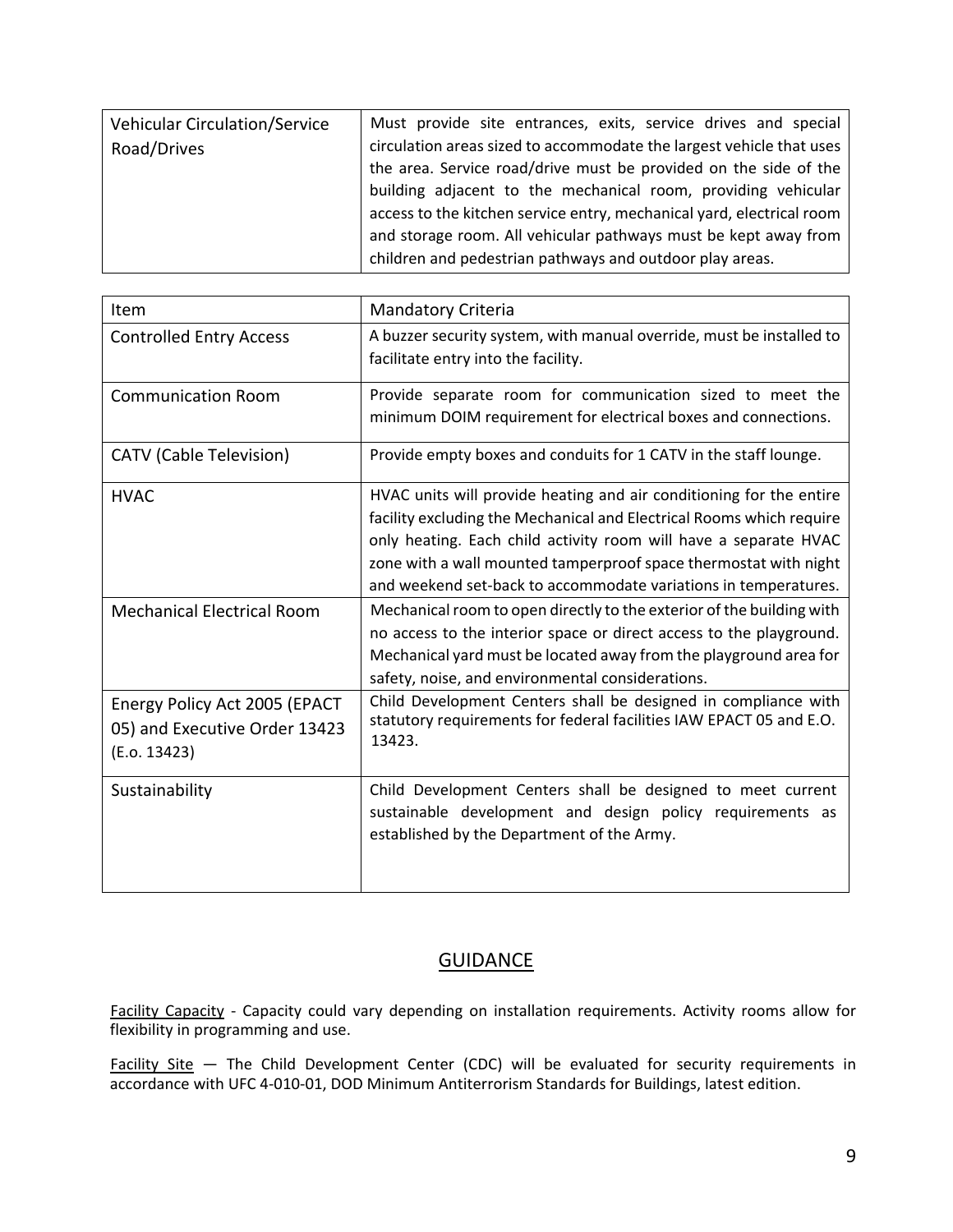Grading — The site will be graded to drain away from the new structure to existing drainage ditches or storm drain systems.

Utilities — All utilities, except storm water, will be routed from the new structure underground to the existing source.

Landscaping — Irrigation of turf and significant landscaping may be required in geographical areas which are arid. Landscaping is an important tool in the implementation of Force Protection measures. Landscaped earth berms shall be used to provide an attractive natural barrier. Shrubs, bushes, trees, flowers, etc. used around the CDC and outdoor activity area shall be evaluated for potential hazard or toxicity. No toxic chemicals or herbicides shall be used to clear the site of unwanted irrigation.

Interior Color Scheme — Standardized interior colorschemes have been developed for the Garrison to select from.

Casework — Provide forsolid surfacing counter tops and high quality cabinets. Millwork isrequired asshown in the Standard Design. The construction of the millwork is up to the contractor, with the exception that a solid surface countertop (or better) must be provided. Materials other than solid surfacing would need IMCOM Center of Expertise approval.

Safety Features — All corners on millwork, cabinets, etc. below 48" need to be radiused so as to prevent injury to young children. Wall corners need either to be radiused or provided with cover guards to create the same safety feature. All doors accessible to children, (e.g. activity rooms, storage closets, storage rooms, outdoor storage areas) must have finger guards to prevent injury.

Interior Windows ‐ All interior windows in the children's activity rooms shall be tempered safety glass.

Central and Interior Storage Closets ‐ Shelving to be finished with an appropriate durable finish that renders them smooth and easily cleanable. Storage room will be provided with a ceiling mounted automatic motion light switch and globe light. The interior of the closet to be marked with a red line 1" in width located 18" below the lowest point of the sprinkler head to prevent staff from stacking materials and supplies too close to the sprinkler heads. Door shall be fitted with a locking mechanism and lever type handle that allows the door to be opened from the inside while locked.

Children's Activity Rooms —

- Diaper Changing Station ‐ diaper changing station to be 35 %" H X 601/2" W X 24" D, with storage for 14.underneath storage trays to be integral to the diaper changing table. Retractable stairs that lock into place required. An exhaust fan at each diaper changing station to be provided exhausting 100‐150 feet per minute (fpm).
- Toilet Partitions toilet partitions to be no higher than 42" tall with a 12" clear opening at the  $\bullet$ bottom.
- Food preparation/art counter The 8' counter to have an integral backsplash with 2 separate stainless‐steel sinks and GFCI electrical outlets above backsplash.
- Exterior Doors to have a 34"clear minimum width opening to allow for emergency crib evacuation with low threshold.
- All counter tops will have rounded/radius corners and edges.
- Pediatric toilets Vent to exhaust 100-150 feet per minute (fpm).
- Cubbies to be pre-manufactured and will feature a top and bottom space for hats, mittens, shoes and boots and hanging space for jackets and other personal belongings.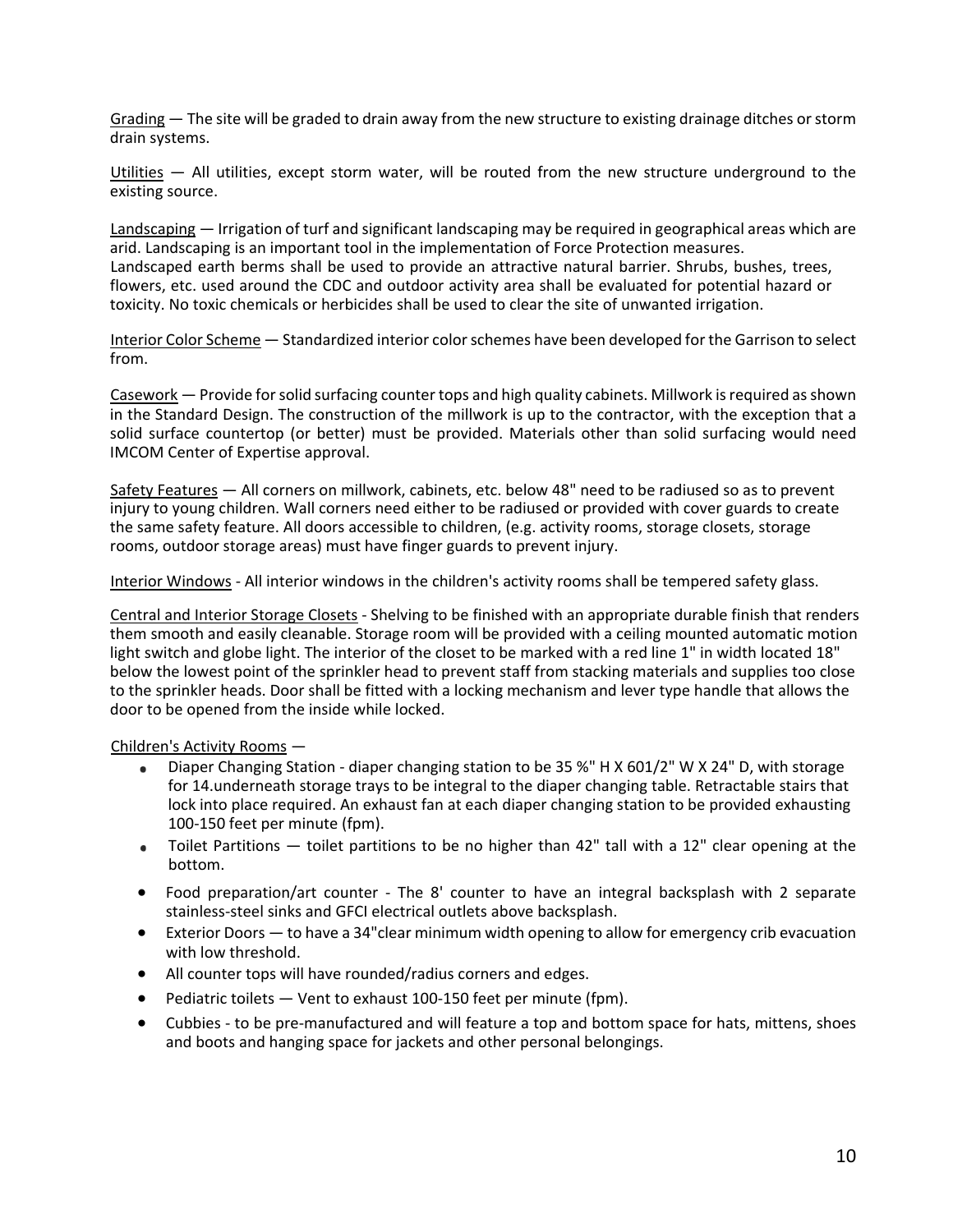Kitchen - The all stainless-steel kitchen equipment must meet the National Sanitation Foundation standards of practice. All equipment must be designed and installed IAW TB Med 530, Food Service Sanitation. Equipment that is hard wired or connected to a utility is MCA funded.

Floor Drains — All toilet and wet areas to include janitor and laundry rooms and multiple locations in the kitchen must have floor drains.

Playgrounds:

- The safety surface will be unitary or poured in place material. The swing fall attenuation material will be engineered wood fiber, with approved rubber matting at foot contact point underneath the swings. Beneath the infant swings, a unitary safety surface will be used.
- All fencing must be vinyl coated chain‐link security type minimum 4' high at the perimeter and 4' high to sub-divide play areas by age group.

Exterior Storage Room ‐ Provide a pair of 3 ft x 7 ft doors, with each leaf provided with a minimum of half height glass panels. No astragals shall be provided. Instead, top and bottom flush bolts are to be provided. Adequate weather stripping shall be provided to prevent access by vermin.

Life Safety - The building fire protection systems, shall be designed in accordance with the applicable standards contained in the Unified Facilities Criteria (UFC) 3‐600‐01 , Fire Protection Engineering for Facilities, Tl 800‐01 , and National Fire Protection Association (NFPA) 101, Life Safety Code. A complete automatic sprinkler system shall be provided in accordance with UFC 3‐600‐01 and NFPA 13. The fire alarm system shall be designed in accordance with NFPA 72, which will provide pull stations at each exterior exit door, textual (voice) audible and visual (strobes) notification devices and smoke detectors throughout the child development center. Placement of the enunciator panel is a local fire department call. If there is no preferred location, then the panel shall be placed in the entrance of the facility. Where possible the Mass Notification System (UFC 4‐021‐01) shall be integrated with the fire alarm system.

Electrical Outlets — In all child activity rooms/child accessible areas and the waiting area, all electrical outlets shall be mounted 54 inches above the finished floor, and must be Hospital grade, tamper resistant safety type.

Video Monitoring Security System/Closed Circuit Television (CCTV) ‐ AR 415‐15 ‐ Appendix L,

Information Systems Support is the source of Army policy for funding of video monitoring equipment. MILCON/MCA dollars are to be used for cabling and fittings, connectors, terminal strips, and similar devices needed to install the cable up to the outlet device plate. Operating Maintenance Army (OMA) dollars are used to purchase and install monitors, cameras, parent viewing monitors, operating consoles, etc. for the video surveillance system. The equipment, external to the outlets, is considered personal property.

Accessibility — The CDC shall be designed in compliance with the Americans with Disabilities Act (ADA) Accessibility Guidelines for Buildings and Facilities and meet both adult and child requirements.

Signage — The facility shall be identified as a "Child Development Center". The installation/garrison or community name or geographic location of the facility may be used for public identification purposes. The facility signage is to be in accordance with AR 608‐10 and the Installation Design Guide.

Antiterrorism/Force Protection — The most current guidance (UFC 4‐010‐01 , Force Protection) must be incorporated into the site layout and standard design using. A Mass Notification System shall also be provided using UFC 4‐021‐01 , Design, and Operation & Maintenance for Mass Notification Systems. To protect the facility and its occupants, consider a natural approach without degrading the visual surroundings as a method of protection.

UFC 4‐740‐14, Design: Child Development Center — The Unified Facilities Criteria for Child Development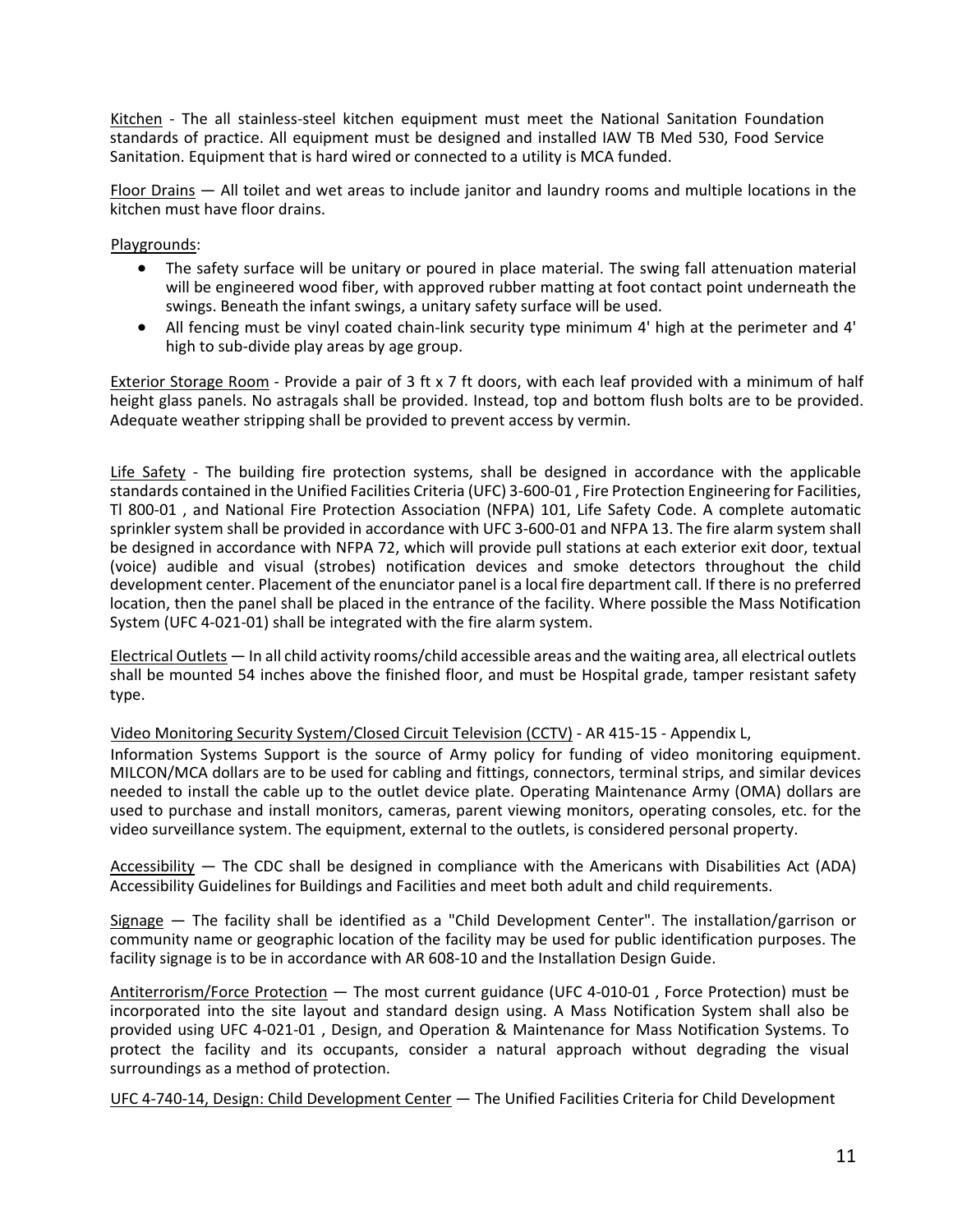Centers was based on the Army's Standards and the Army Standard Designs and adapted by the other Services. The Army contributed program, design, and construction experience to define the criteria in this document. The Army will use the Department of the Army Standard Design and Army‐approved standards for all CDC construction program for children 6 weeks — 5 years of age.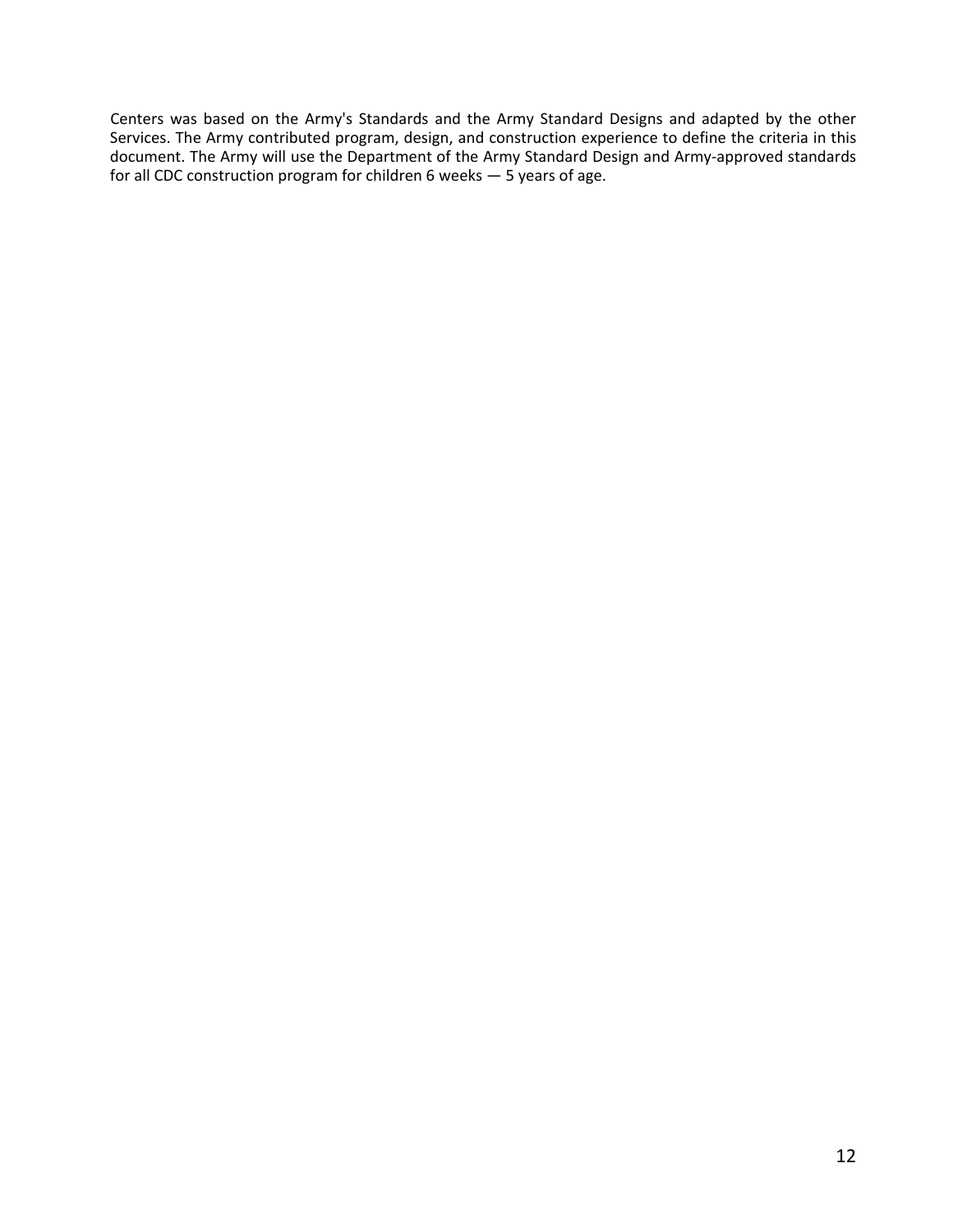# MINIMUM ROOM FINISH SCHEDULE REQUIREMENTS (FOR CHILDREN 6 WEEKS ‐ 5 YEARS OF AGE)

| SPACE                                                                                                            | <b>FLOOR</b>                                      | <b>WALL</b><br><b>BASE</b> (*)                                                                       | <b>CEILING</b>                                                      |                                                                             |
|------------------------------------------------------------------------------------------------------------------|---------------------------------------------------|------------------------------------------------------------------------------------------------------|---------------------------------------------------------------------|-----------------------------------------------------------------------------|
| <b>DMINISTRATION</b>                                                                                             |                                                   |                                                                                                      |                                                                     | LEGEND:<br>SV - SEAMLESS                                                    |
| <b>ENTRY</b><br><b>WAITING AREA</b>                                                                              | <b>VCT</b><br><b>VCT</b>                          | <b>EPGB</b><br><b>EPGB</b>                                                                           | ACT, PDT                                                            | <b>VINYL FLOORING</b><br><b>CT - CERAMIC TILE</b>                           |
| RECEPTION/CENTRAL COUNTER<br>PRIVATE OFFICES                                                                     | <b>VCT</b><br><b>VCT</b>                          | <b>EPGB</b><br>TD                                                                                    | ACT, PDT                                                            | QT - QUARRY TILE                                                            |
| <b>OPEN OFFICE</b>                                                                                               | <b>VCT</b>                                        | TD                                                                                                   |                                                                     |                                                                             |
| <b>ISOLATION ROOM</b><br><b>ISOLATION TOILET</b>                                                                 | <b>SV</b><br><b>CT</b>                            | <b>EPGB</b><br><b>CT</b>                                                                             | <b>ACT</b><br><b>ACT</b>                                            |                                                                             |
| <b>STAFF SUPPORT</b><br><b>STAFF LOUNGE</b>                                                                      | <b>VCT</b>                                        | <b>EPGB</b>                                                                                          |                                                                     |                                                                             |
| <b>TRAINING ROOM</b><br><b>PUBLIC TOILETS</b>                                                                    | <b>VCT</b><br><b>CT</b>                           | <b>EPGB</b><br><b>CT</b>                                                                             | <b>ACT</b>                                                          |                                                                             |
| <b>ADULT TOILETS</b>                                                                                             | <b>CT</b>                                         | CT to 48" AFF/<br>EPGB above 48"                                                                     | <b>ACT</b>                                                          |                                                                             |
| <b>SUPPORT AREAS</b><br><b>LAUNDRY</b><br><b>JANITOR</b>                                                         | <b>VCT</b>                                        | <b>CT</b><br><b>CT</b>                                                                               | <b>VACT</b><br><b>VACT</b>                                          |                                                                             |
| <b>CORRIDORS</b><br>MECHANICAL<br><b>COMMUNICATIONS</b><br><b>ELECTRICAL</b><br><b>KITCHEN</b>                   | <b>VCT</b><br><b>SC</b><br><b>SC</b><br><b>SC</b> | <b>EPGB</b><br><b>PTD</b><br><b>PTD</b><br><b>PTD</b><br>CT to 48" AFF/<br>EPGB above 48"            | <b>ACT</b><br><b>PTD</b><br><b>PTD</b><br><b>PTD</b><br><b>VACT</b> |                                                                             |
| CHILD ACTIVITY ROOM                                                                                              |                                                   |                                                                                                      |                                                                     |                                                                             |
| CHILD ACTIVITY ROOMS<br><b>CHILD TOILET AREAS</b>                                                                | <b>SV</b><br><b>CT</b>                            | <b>EPGB</b><br>CT/EPGB                                                                               | <b>ACT</b><br><b>ACT</b>                                            |                                                                             |
| LEGEND:<br>SV - SEAMLESS VINYL FLOORING<br><b>ACT - ACOUSTICAL CEILING TILE</b><br>VACT - VINYL FACED ACOUSTICAL |                                                   | <b>VCT - VINYL COMPOSITION TILE</b><br>PTD - PAINTED GYPSUM WALLBRD<br>EPGB - EPOXY PAINTED GYPBOARD |                                                                     | <b>SC - SEALED CONCRETE</b><br><b>CT - CERAMIC TILE</b><br>QT - QUARRY TILE |

CEILING TILE (MOISTURE RESISITANT)